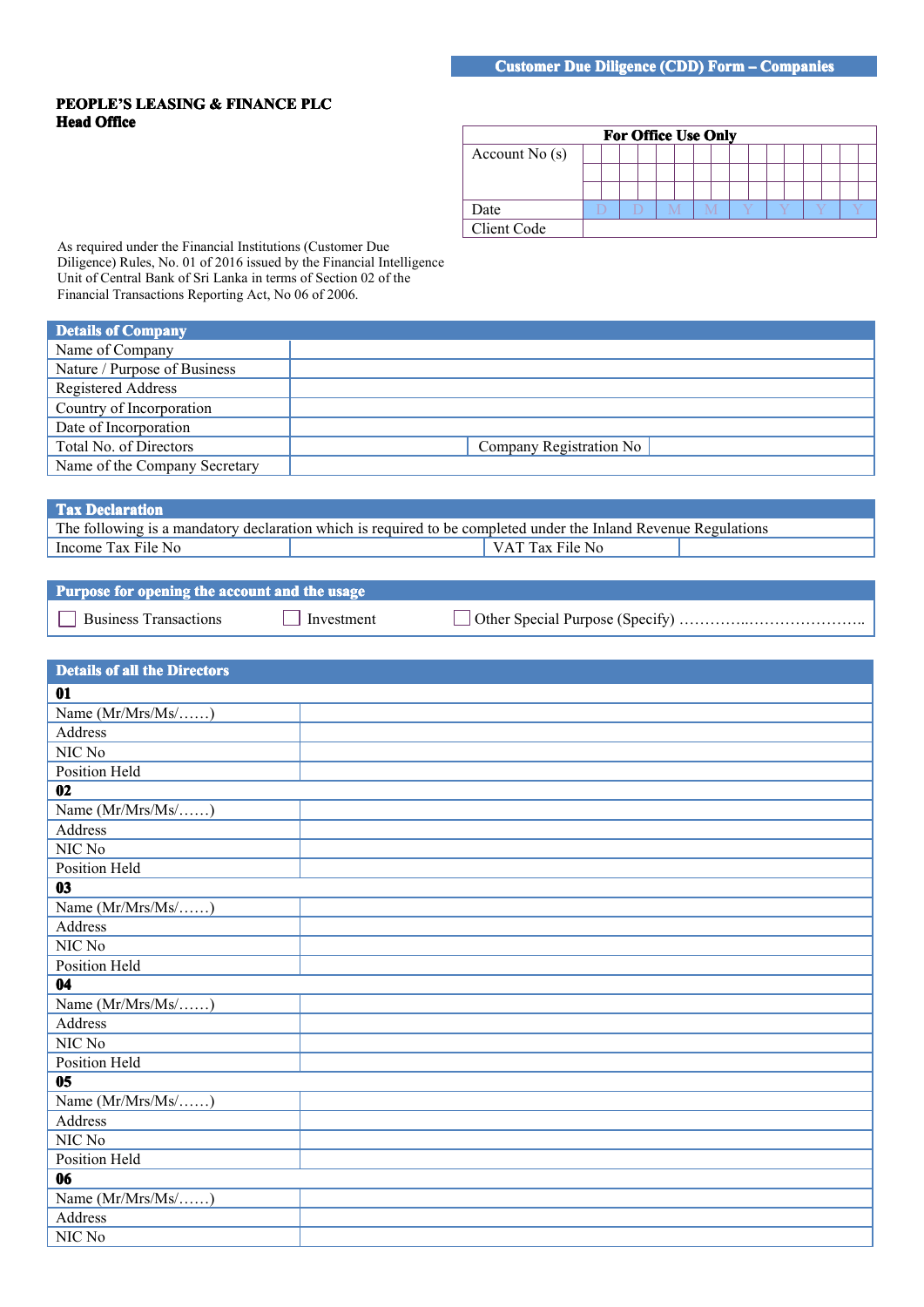| Details of Shareholders with 10% or More Voting Rights |                                       |            |              |
|--------------------------------------------------------|---------------------------------------|------------|--------------|
| 01                                                     |                                       |            |              |
| Name                                                   |                                       |            |              |
| Permanent / Registered Office Address                  |                                       |            |              |
| NIC/ Business Registration No                          | Legal Nature                          | Individual | Legal Entity |
| Nationality/ Country of Incorporation                  |                                       |            |              |
| Number of Shares                                       | Voting Rights as a percentage $(\%)$  |            |              |
| 02                                                     |                                       |            |              |
| Name                                                   |                                       |            |              |
| Permanent / Registered Office Address                  |                                       |            |              |
| NIC/Business Registration No                           | Legal Nature                          | Individual | Legal Entity |
| Nationality/ Country of Incorporation                  |                                       |            |              |
| Number of Shares                                       | Voting Rights as a percentage $(\%)$  |            |              |
| 03                                                     |                                       |            |              |
| Name                                                   |                                       |            |              |
| Permanent / Registered Office Address                  |                                       |            |              |
| NIC/ Business Registration No                          | Legal Nature                          | Individual | Legal Entity |
| Nationality/ Country of Incorporation                  |                                       |            |              |
| Number of Shares                                       | Voting Rights as a percentage $(\%)$  |            |              |
| 04                                                     |                                       |            |              |
| Name                                                   |                                       |            |              |
| Permanent / Registered Office Address                  |                                       |            |              |
| NIC/ Business Registration No                          | Legal Nature                          | Individual | Legal Entity |
| Nationality/ Country of Incorporation                  |                                       |            |              |
| Number of Shares                                       | Voting Rights as a percentage $(\% )$ |            |              |

| <b>List of Subsidiaries/ Other Connected Business Associates</b>                                                |                   |                              |                                  |                                                     |
|-----------------------------------------------------------------------------------------------------------------|-------------------|------------------------------|----------------------------------|-----------------------------------------------------|
| 01                                                                                                              |                   |                              |                                  |                                                     |
| Name of Company                                                                                                 |                   |                              |                                  |                                                     |
| <b>Registered Address</b>                                                                                       |                   |                              |                                  |                                                     |
| Nature of Business                                                                                              |                   |                              |                                  |                                                     |
| <b>Business Registration No</b>                                                                                 |                   |                              |                                  | Percentage (%) of Voting Rights held by the Company |
| 02                                                                                                              |                   |                              |                                  |                                                     |
| Name of Company                                                                                                 |                   |                              |                                  |                                                     |
| Registered Address                                                                                              |                   |                              |                                  |                                                     |
| <b>Nature of Business</b>                                                                                       |                   |                              |                                  |                                                     |
| <b>Business Registration No</b>                                                                                 |                   |                              |                                  | Percentage (%) of Voting Rights held by the Company |
| 03                                                                                                              |                   |                              |                                  |                                                     |
| Name of Company                                                                                                 |                   |                              |                                  |                                                     |
| <b>Registered Address</b>                                                                                       |                   |                              |                                  |                                                     |
| Nature of Business                                                                                              |                   |                              |                                  |                                                     |
| <b>Business Registration No</b>                                                                                 |                   |                              |                                  | Percentage (%) of Voting Rights held by the Company |
| <b>Financial Information</b>                                                                                    |                   |                              |                                  |                                                     |
| Note: If a new establishment, the projected financial data should be completed under the caption "Current Year" |                   |                              |                                  |                                                     |
| Are the Audited Financial Statements for last two years available?                                              |                   |                              | Yes                              | No                                                  |
| <b>Description (Rs)</b>                                                                                         |                   |                              | <b>Current Year</b>              | <b>Previous Year</b>                                |
| <b>Annual Sales Turnover</b>                                                                                    |                   |                              |                                  |                                                     |
| Net Profit/Loss                                                                                                 |                   |                              |                                  |                                                     |
| Paid-up Capital and Accumulated Profit                                                                          |                   |                              |                                  |                                                     |
|                                                                                                                 |                   |                              |                                  |                                                     |
| Source of Funds Expected Source and Nature of Credits into the Account                                          |                   |                              |                                  |                                                     |
| <b>Business Profits</b>                                                                                         | Commission Income |                              | Interest/Investment Income       | Sale/Business Turnover                              |
|                                                                                                                 |                   |                              |                                  |                                                     |
|                                                                                                                 |                   |                              |                                  |                                                     |
|                                                                                                                 |                   |                              |                                  |                                                     |
| <b>Anticipated Monthly Cash Flows to the Account</b>                                                            |                   |                              |                                  |                                                     |
| Less than Rs. 500,000                                                                                           |                   | Rs. 500,001 to Rs. 1,000,000 |                                  | Rs. 1,000,001 to Rs. 5,000,000                      |
| Rs. 5,000,001 to Rs. 10,000,000                                                                                 |                   |                              | Rs. 10,000,001 to Rs. 25,000,000 | Rs. 25,000,001 and above                            |